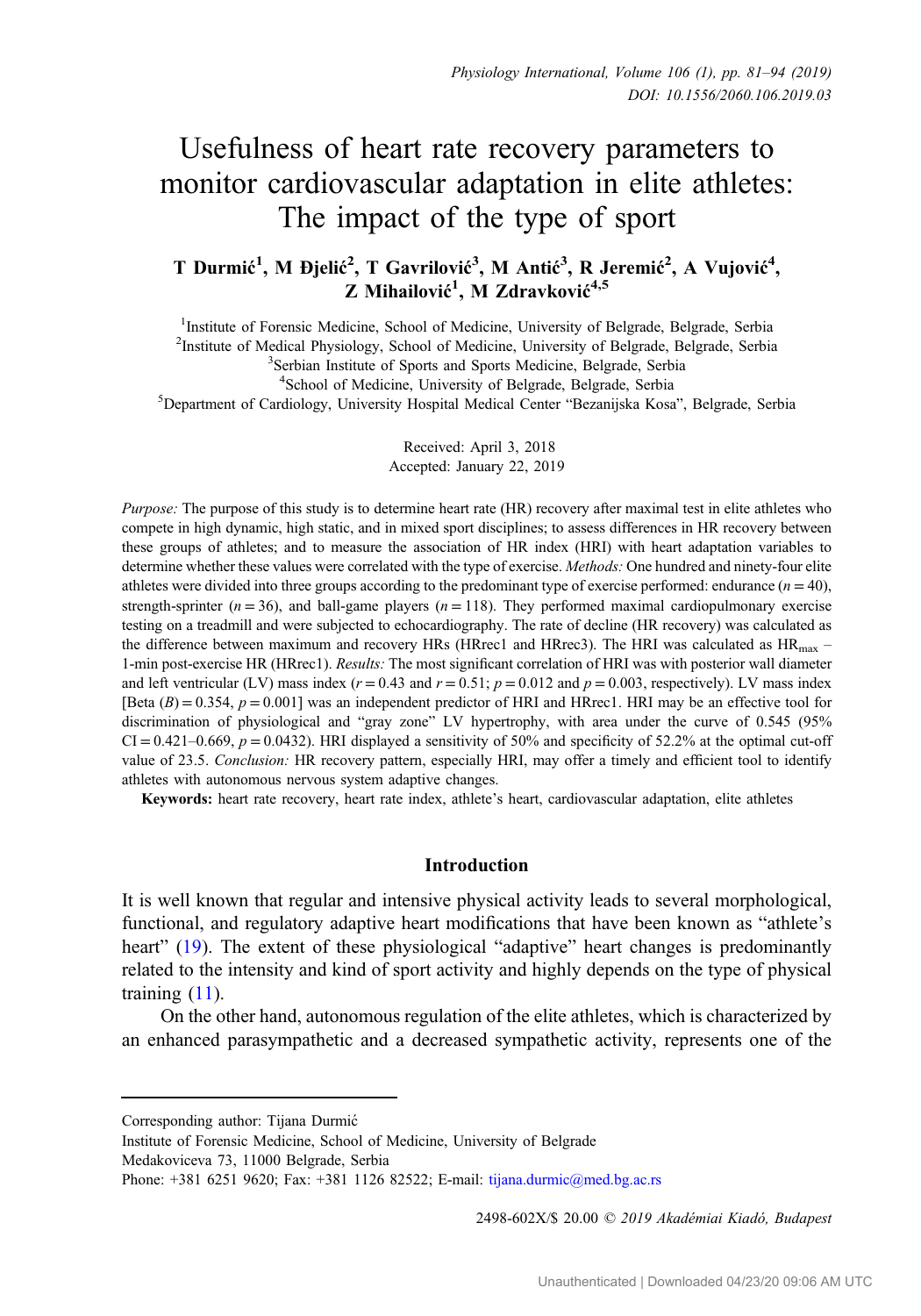most common manifestations of shifted autonomous balance and thus represents a characteristic feature of the athlete's heart  $(9, 16, 22)$  $(9, 16, 22)$  $(9, 16, 22)$  $(9, 16, 22)$  $(9, 16, 22)$  $(9, 16, 22)$ . It is generally agreed that during exercise there is parasympathetic withdrawal and sympathetic excitation, resulting in heart rate (HR) acceleration, while these effects are reversed during the recovery period [\(16](#page-13-0)).

Taking the previously mentioned facts into account, HR alterations, as an autonomic nervous system functional adaptive modification index, can provide valuable information on the autonomic nervous system balance in elite athletes [\(9](#page-13-0)).

Thus, HR recovery (HRR) measurement is nowadays widely used in clinical practice as one of the inexpensive, valid, and the most importantly simple indicators of the autonomic nervous system activity. In addition, this parameter is even more important considering the fact that it could be a prognostic manner not only for diseased, but also for the healthy population [\(13](#page-13-0)).

Because of previously mentioned facts, nowadays, its use in elite sport is being established due to the well-known "athlete's heart" morphological and functional changes, which are still presented as a "gray zone" between pathology and physiology. Fast HRR is associated not only with better athletic performance, but also with cardiac functional adaptation physical activities of various durations and intensities ([17,](#page-13-0) [18,](#page-13-0) [25\)](#page-13-0).

To date, studies about athlete's heart primarily include echocardiographic evaluation as a gold standard to detect morphological and functional heart changes [\(21](#page-13-0)).

In addition, sometimes, sport practitioners do not have specialized equipment and trained personnel to do precise measurements. On the other hand, the HRR kinetics may be useful as a non-invasive marker to assess autonomic nervous system modulation and to provide important information about several physiological conditions like the athlete's heart ([5,](#page-13-0) [24\)](#page-13-0).

To the best of the authors' knowledge, no study has yet attempted to establish the relationships between HR index (HRI), as a marker of recovery and classical ultrasound variables relevant to heart adaptation in the athletic population. The purpose of this study was to determine HRR after maximal exercise testing in elite athletes who compete in endurance, strength-sprinter, and ball-games sport disciplines; to assess differences in HRR between these groups of athletes; and to measure the association of HRI with heart adaptation variables to determine whether these values were correlated with the type of exercise.

### **Methods**

### Participants

One hundred and ninety-four competitive elite male athletes aged 20–30 years from the Serbian Institute of Sport and Sports Medicine volunteered to participate in this study. The study was conducted during regular preparticipation medical screenings in 2016. All trained individuals were divided into three groups according to the predominant type of exercise they perform: endurance (40 participants – long-distance runners and long-distance), strength-sprinter (36 participants – rowers, power lifters, short-distance runners, and martial arts), and ballgame players (118 participants – volleyball, water polo, and football). Elite athlete participants were included in the research study if they met all of the following criteria: (1) being national level athlete at minimum; (2) 15 or more hours of training per week; (3) lack of any history of structural cardiac, cerebrovascular, chronic renal, or hepatic diseases; and (4) none of them was taking any medication or performance enhancing drugs/anabolic steroids at the time of testing. All participants provided a written informed consent to the procedures approved by the Ethics Committee of the School of Medicine, University of Belgrade.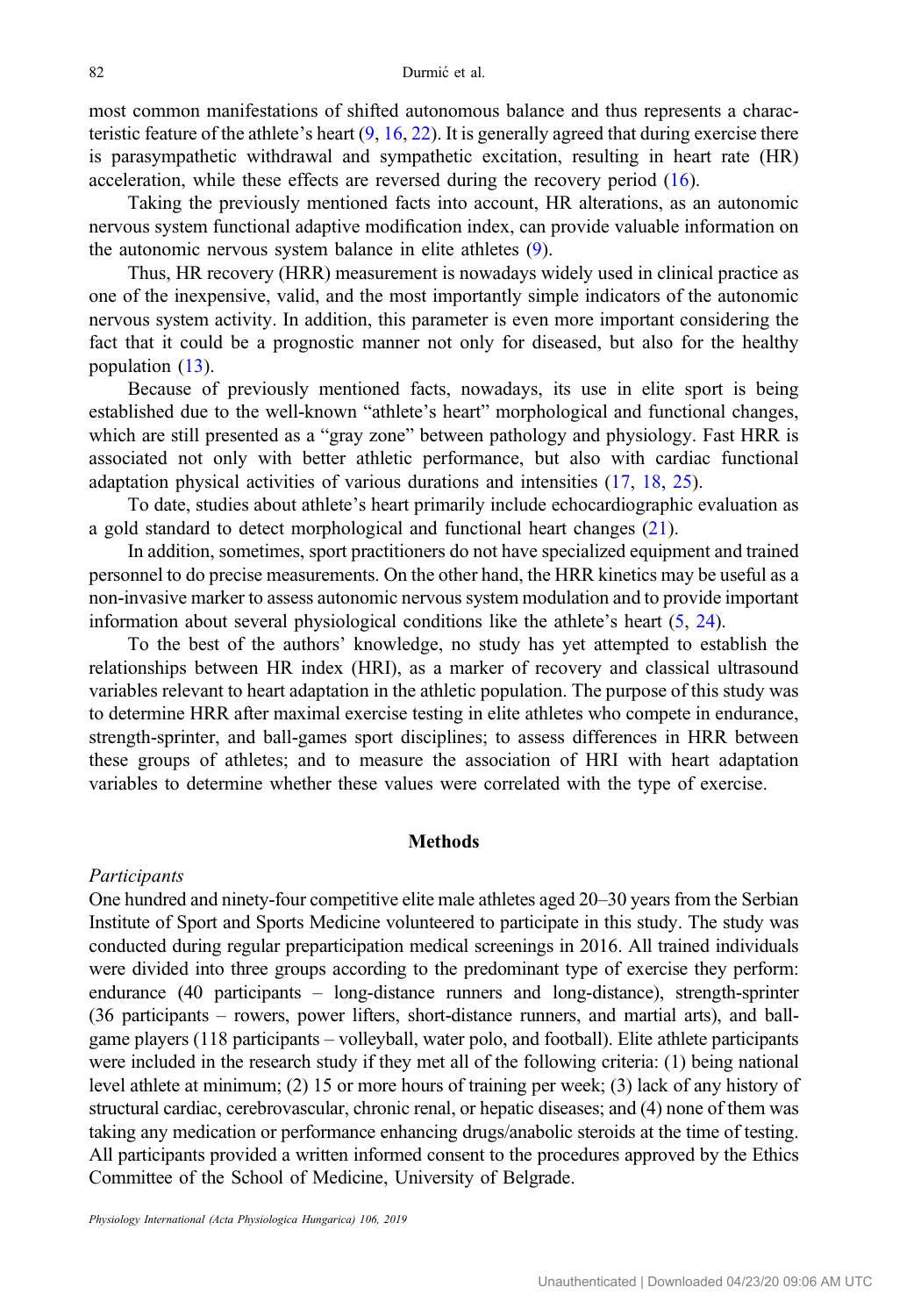### Anthropometric data

Before testing, all the athletes were asked not to eat food or drink caffeine beverages on the test day and to take a light dinner (before 8:00 p.m.) on the day before.

The body weight (BW) and body fat percentage were measured on a scale with 0.01 kg readability (InBody 370, InBody, Seoul, Korea), with participants wearing minimal clothes and being barefoot. Body height (BH) was assessed to the nearest 0.1 cm using a portable stadiometer fixed to the wall. The stadiometer and scale were calibrated periodically during the study.

Body mass index (BMI) was calculated for all the participants as the ratio of mass (kilograms) divided by height (meters) squared.

#### Ergospiromery test protocol

According to the mandatory and legally prescribed stress-testing protocol for elite athletes, incremental exercise testing was performed on an electronic treadmill ergometer (Treadmill T200, Cosmed, Italy). All the ventilatory parameters were measured continuously using a breath by breath automated ergospirometry system (Cosmed, Quark CPET, Rome, Italy). HR was continuously monitored using a 12-lead electrocardiography (ECG) monitoring. The test consisted of three phases. The first (resting) phase lasted for 3 min and during which the athletes were in a standing position. The second phase started with a speed of 4 km/h, and at the beginning of every subsequent minute, speed strip was increased by 1 km/h. The third (recovery) phase lasted for 3 min. The test was completed when at least three of the four following criteria were met: (1) oxygen consumption plateau (VO<sub>2max</sub>), (2) attainment of age predicted maximal HR (220 − age), (3) a respiratory exchange ratio higher than 1.1, or (4) athletes' subjective reasons. In the recovery period, HR, systolic blood pressure (SBP), and diastolic blood pressure (DBP) were measured in the first and third minutes of the recovery period.

The HRI was calculated employing the equation:  $HRI = HR$  peak  $-1$ -min post-exercise HR ([12\)](#page-13-0).

### Echocardiography

Echocardiographic measurements of all athletes were performed by a specialist in internal medicine and cardiology who also specialized in sport ultrasonography. Two-dimensional and M-mode Doppler echocardiograms were captured on a Philips CX50 computed sonography platform (Philips, Netherlands) with vector array format transducer having a probe frequency of 3.5 MHz. The protocol followed the recommendations of the American Society of Echocardiography ([15\)](#page-13-0). The following parameters were assessed: left ventricular (LV) end-diastolic dimension (EDD) (LVEDD), LV end-systolic dimension (ESD) (LVESD), LV posterior wall diastolic dimension, interventricular septal diastolic dimension (IVSd), ejection fraction (EF), fractional shortening (FS), end-diastolic volume (EDV), endsystolic volume (ESV), and LV mass index. Left ventricular EF was calculated by Simpson's rule. LV mass was calculated using the method described by Devereux et al. ([8\)](#page-13-0). astolic dimension (EDD) (LVEDD), LV end-systolic dimentally posterior wall diastolic dimension, interventricular septal diasto on fraction (EF), fractional shortening (FS), end-diastolic volume (ESV), and LV mass index. L

$$
LVM = 1.04 \times ((LVED + PWA + IVSd)^3 - LVED^3) - 13.6 g.
$$

Relative wall thickness (RWT) was calculated as:  $(IVSd + PWd)/EDD$ . As LV mass is known to vary with body size and composition, normalization of LV dimensions according to body size is paramount in comparisons between different subject groups; therefore,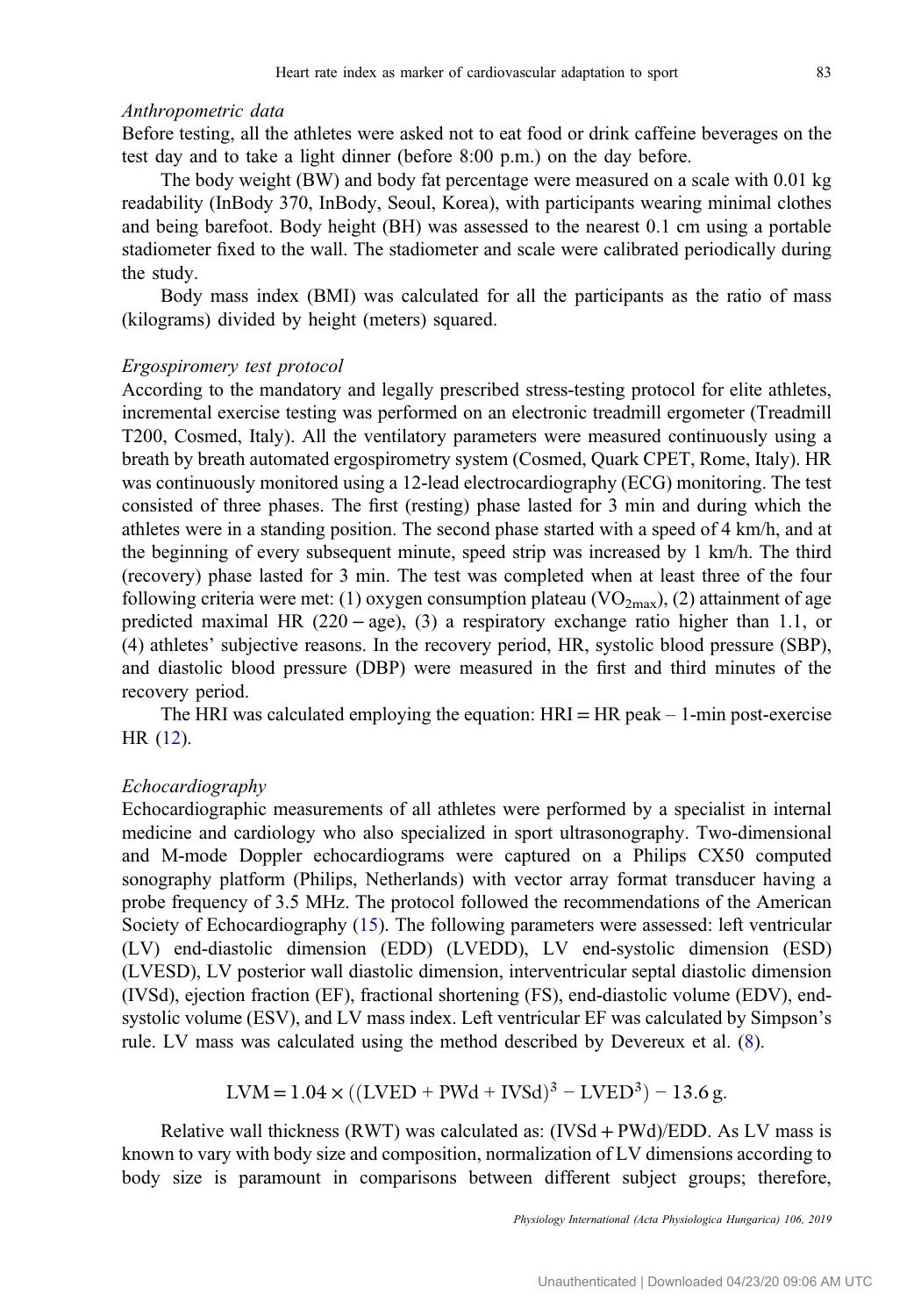<span id="page-3-0"></span>adjustments for body size were performed for comparison of cardiac dimensions: all the echocardiographic findings were adjusted to body surface area  $(BSA)^{0.5}$  and LV mass was additionally adjusted to  $BSA<sup>1.5</sup>$  [\(20](#page-13-0), [26](#page-13-0)).

The utility of HRI, as a diagnostic marker for adaptive LV hypertrophy, was examined when all elite athletes were divided into two groups following the recommendations of the American Society of Echocardiography, according to LV mass index cut-off value of 115  $g/m^2$  [\(15](#page-13-0)).

### Statistical analysis

Descriptive and analytical statistics were used. For presenting numerical continuous data, arithmetic mean and standard deviation were implemented, after examining the criteria for normal distribution. It was considered that criteria for normal distribution are met if at least one of mathematical methods (coefficient of variation, skewness and kurtosis, Shapiro–Wilk, and Kolmogorov–Smirnov tests) and one of graphical methods (histogram, Q–Q diagram, defriended Q–Q diagram, and box plot) are fulfilled. One-way analysis of variance was used in order to test the difference between three groups (endurance, strength-sprinter, and ballgame players). Pearson's coefficient of linear correlation was performed to test the association between HRI and other variables among all athletes, and within these three groups separately. Multivariable linear regression models were defined with the aim of examining independent predictors for HRI, HRrec1, and HRrec3. Enter method with pretesting the existence of multicollinearity (coefficient of correlation, the variance inflation factor, and tolerance method) between potential predictors was applied. Final model was constructed after elimination of collinear variables. With the aim of testing the utility of HRI, receiveroperator characteristic (ROC) curve (with the estimation of the area under the curve) was constructed (Fig. 1).



Physiology International (Acta Physiologica Hungarica) 106, 2019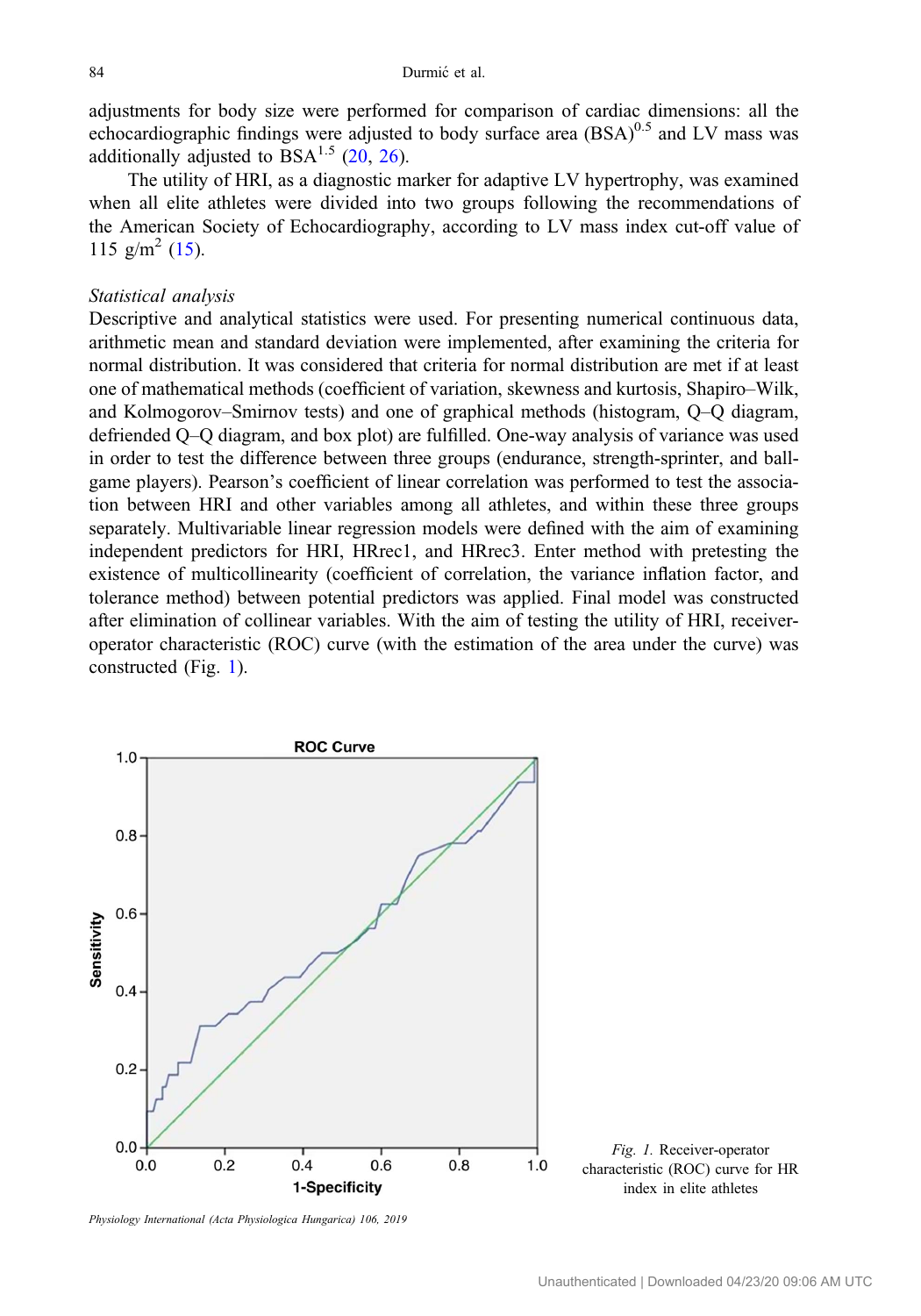Statistical analyses were performed using SPSS for Windows version 21.0 (SPSS Inc., Chicago, IL, USA). Statistical significance was set for a two-tailed  $p$  value <0.05.

### Results

Baseline anthropometric characteristics are reported in Table I. Ball-game players are significantly higher compared to the endurance and the strength-sprinter groups ( $p < 0.01$ ). Moreover, ball-game players have significantly higher body mass compared to endurance athletes ( $p < 0.01$ ). There is no significant difference in BSA between the examined groups of athletes (Table I).

Basic cardiovascular and ergospirometry parameters in elite athletes are presented in Table [II.](#page-5-0) There is no significant difference between the majority of examined parameters between the different groups of athletes ( $p > 0.05$ ). Ball-game players have significantly lower resting DBP values than endurance and strength-sprinter athletes. In addition, ballgame players have the lowest  $VO<sub>2max</sub>$  values compared to the other two groups of athletes  $(p < 0.01)$ . The results of this study indicate that ball-game players have significantly lower values of HRR in the first and third minutes, compared to the other groups of sports  $(p < 0.01)$ , implicating that ball-game players and athletes involved in strength-sprinter types of sports show lower recovery values than the endurance group. The endurance group of athletes had significantly lower changes in HR from max to HR3 values (ΔHRR3) compared to strength-sprinters and ball-game players  $(p < 0.01)$ . However, according to our results, there is no statistically significant difference in HRI between examined groups ( $p > 0.05$ ). On the other hand, athletes involved in endurance sport disciplines have significantly lower values of SBP in the first minute of recovery compared to ball-game players  $(p < 0.01)$ .

Basic echocardiographic parameters are presented in Table [III](#page-6-0). LVEDD, left ventricular end-diastolic volume (LVEDV), left ventricular end-systolic volume, posterior wall (PW), and IVSd are significantly higher in the endurance group of athletes than in ball-game players  $(p < 0.001)$ . In addition, LV mass index and RWT are significantly lower in ball-game players compared to all other athletes ( $p < 0.01$ ).

Correlation between HRI with  $VO<sub>2max</sub>$ </sub> values and ultrasound parameters in elite athletes is presented in Table [IV.](#page-7-0) The maximal oxygen consumption values significantly positively

|                             | <b>Endurance sports</b><br>$(n=40)$ | Strength-sprinter sports<br>$(n=36)$ | <b>Ball-game players</b><br>$(n=118)$ |
|-----------------------------|-------------------------------------|--------------------------------------|---------------------------------------|
| Age (years)                 | $24.82 \pm 4.6^*$                   | $25.5 + 4.4**$                       | $22.3 \pm 4.4$                        |
| Body height (cm)            | $180.6 \pm 8.0^*$                   | $184.4 + 9.2**$                      | $190.2 \pm 10.7$                      |
| Body mass (kg)              | $77.7 \pm 10.1*$                    | $83.0 \pm 17.0$                      | $86.1 \pm 13.4$                       |
| Body mass index $(kg/m2)$   | $23.7 \pm 2.2$                      | $24.3 \pm 4.2$                       | $23.7 \pm 2.3$                        |
| Body fat percentage $(\% )$ | $12.0 + 5.0$                        | $11.3 \pm 7.2$                       | $12.4 + 5.5$                          |
| Body surface area $(m2)$    | $1.97 + 0.2$                        | $2.0 + 0.2$                          | $1.9 + 0.2$                           |

Table I. Anthropometric parameters in elite athletes

Values are shown as mean  $\pm$  SD.

 $*p$  < 0.05 compare endurance sports vs. ball-game players.

 $*p$  < 0.05 compare strength-sprinter sports vs. ball-game players

Physiology International (Acta Physiologica Hungarica) 106, 2019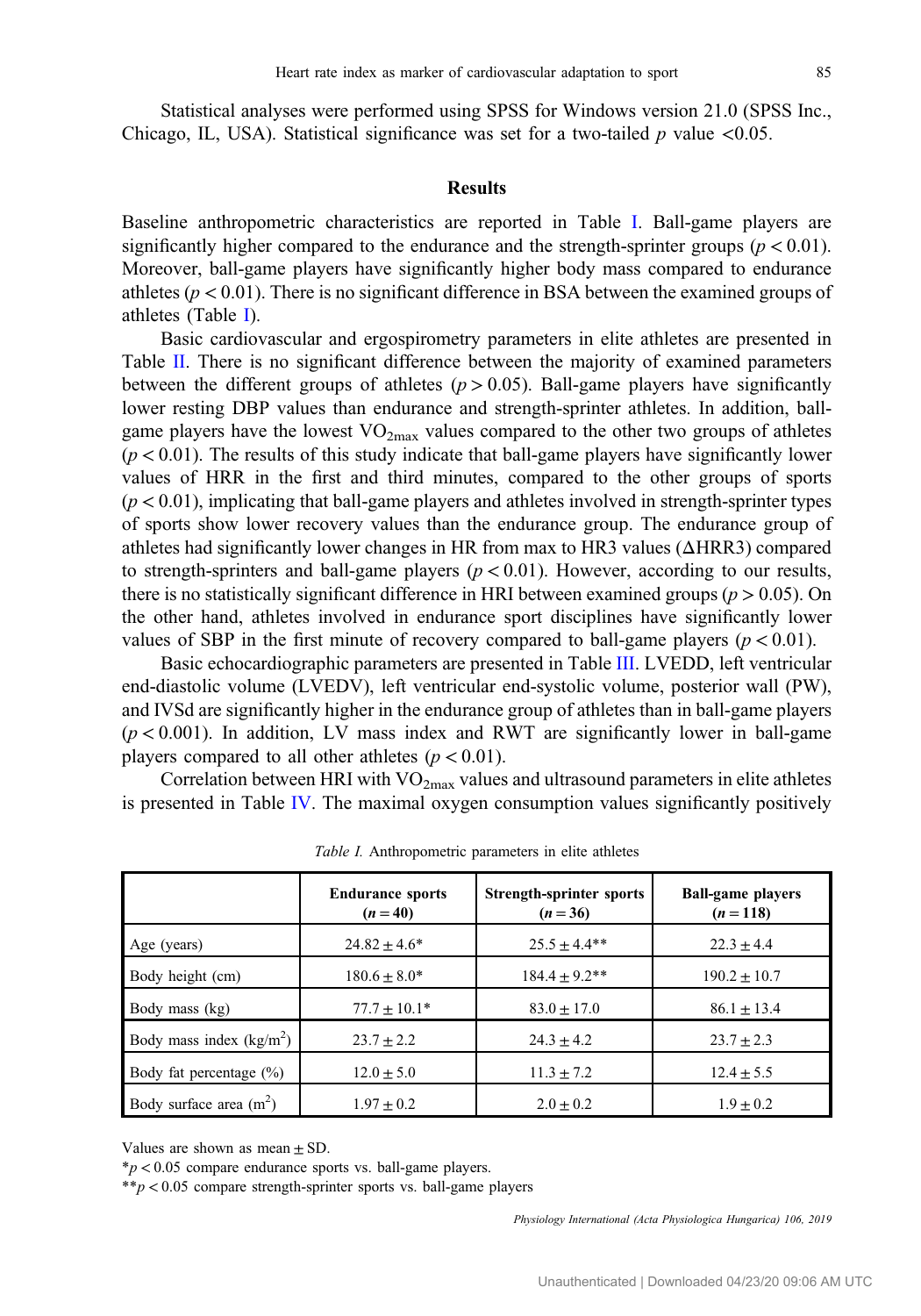<span id="page-5-0"></span>

|                                                       | <b>Endurance sports</b><br>$(n=40)$ | <b>Strength-sprinter sports</b><br>$(n=36)$ | <b>Ball-game players</b><br>$(n=118)$ |
|-------------------------------------------------------|-------------------------------------|---------------------------------------------|---------------------------------------|
| HRrest (beats/min)                                    | $59.4 \pm 11.2$                     | $59.1 \pm 13.1$                             | $57.9 \pm 9.7$                        |
| SBPrest (mmHg)                                        | $112.1 \pm 10.6$                    | $114.4 \pm 10.8$                            | $110.9 \pm 11.9$                      |
| DBPrest (mmHg)                                        | $71.9 \pm 7.8^*$                    | $72.3 \pm 7.7**$                            | $67.5 \pm 8.3$                        |
| $VO_{2max}$ (ml·min <sup>-1</sup> ·kg <sup>-1</sup> ) | $50.8 \pm 5.5^*$                    | $49.9 + 5.8$ **                             | $46.5 \pm 5.5$                        |
| <b>RERmax</b>                                         | $1.13 \pm 0.1$                      | $1.11 \pm 0.05$                             | $1.13 \pm 0.07$                       |
| $HR_{max}$ (beats/min)                                | $187.6 \pm 13.7$                    | $184.6 \pm 9.2$                             | $186.1 \pm 9.9$                       |
| SBPmax (mmHg)                                         | $176.2 \pm 18.8$                    | $183.8 \pm 26.3$                            | $179.2 \pm 21.7$                      |
| $DPBmax$ ( $mmHg$ )                                   | $58.2 \pm 11.2$                     | $58.5 \pm 10.4$                             | $55.4 \pm 14.6$                       |
| HRrec1 (beats/min)                                    | $165.9 \pm 13.3*$                   | $157.5 \pm 19.8$                            | $158.8 \pm 17.0$                      |
| HRrec3 (beats/min)                                    | $114.0 \pm 12.0*$                   | $106.4 \pm 16.5$                            | $106.8 \pm 12.2$                      |
| HRR index (beats/min)                                 | $21.5 \pm 15.3$                     | $25.6 \pm 15.7$                             | $27.8 \pm 13.4$                       |
| $\Delta$ HRR3 (beats/min)                             | $73.2 \pm 16.3^{\#}$                | $78.2 \pm 15.9$                             | $81.4 \pm 18.0$                       |
| SBPrec1 (mmHg)                                        | $167.8 \pm 16.1*$                   | $168.4 \pm 21.4$                            | $176.8 \pm 22.1$                      |
| DBPrec1 (mmHg)                                        | $61.2 \pm 10.5$                     | $59.8 \pm 9.9$                              | $55.8 \pm 15.6$                       |
| SBPrec3 (mmHg)                                        | $141.4 \pm 15.2$                    | $139.0 \pm 14.2$                            | $142.3 \pm 19.5$                      |
| $DBPrec3$ (mmHg)                                      | $69.5 \pm 7.3$                      | $66.2 \pm 8.4$                              | $66.9 + 12.1$                         |

Table II. Basic cardiovascular variables and ergospirometry parameters in elite athletes

Values are shown as mean  $\pm$  SD. HRrest: resting heart rate; SBPrest: resting systolic blood pressure; DBPrest: resting diastolic blood pressure; VO<sub>2max</sub>: maximal oxygen consumption; RERmax: maximal respiratory quotation; HR<sub>max</sub>: maximal heart rate; SBPmax: maximal systolic blood pressure; DPBmax: maximal diastolic blood pressure; HRrec1: heart rate recovery at the first minute; HRrec3: heart rate recovery at the third minute; HRI: hear rate recovery index; ΔHRR3: changes in HR from max to HR3 values; SBPrec1 (mmHg): first-minute recovery of systolic blood pressure; DBPrec1: first-minute recovery of diastolic blood pressure; SBPrec3: third-minute recovery of systolic blood pressure; DBPrec3: third-minute recovery of diastolic blood pressure.

 $*p < 0.05$  compare endurance athletes vs. ball-game players.

 $*p < 0.05$  compare strength-sprinter athletes vs. ball-game players.

 $^{#}p$  < 0.05 compare endurance vs. strength-sprinter athletes and ball-game players

correlated not only in ball-game players, but also in athletes generally, suggesting that index proposed by the authors of this study could be potentially applicable in everyday clinical practice. Furthermore, the majority of examined echocardiographic parameters significantly correlated with HRI values. Namely, there was a significant positive correlation between HRI and all LV volumes and diameters in the group of athletes predominantly involved in strength-sprinter sport disciplines ( $p < 0.05$ ). The most significant correlation was with PW diameter and LV mass index  $(r = 0.43$  and  $r = 0.60$ ;  $p = 0.018$  and  $p < 0.001$ , respectively). On the other hand, LVEDD and LV mass index significantly correlated with HRR index in endurance sport disciplines ( $r = 0.35$  and  $r = 0.48$ ;  $p = 0.04$  and  $p = 0.003$ , respectively). When combining all sports together, there was a significant correlation between HRR index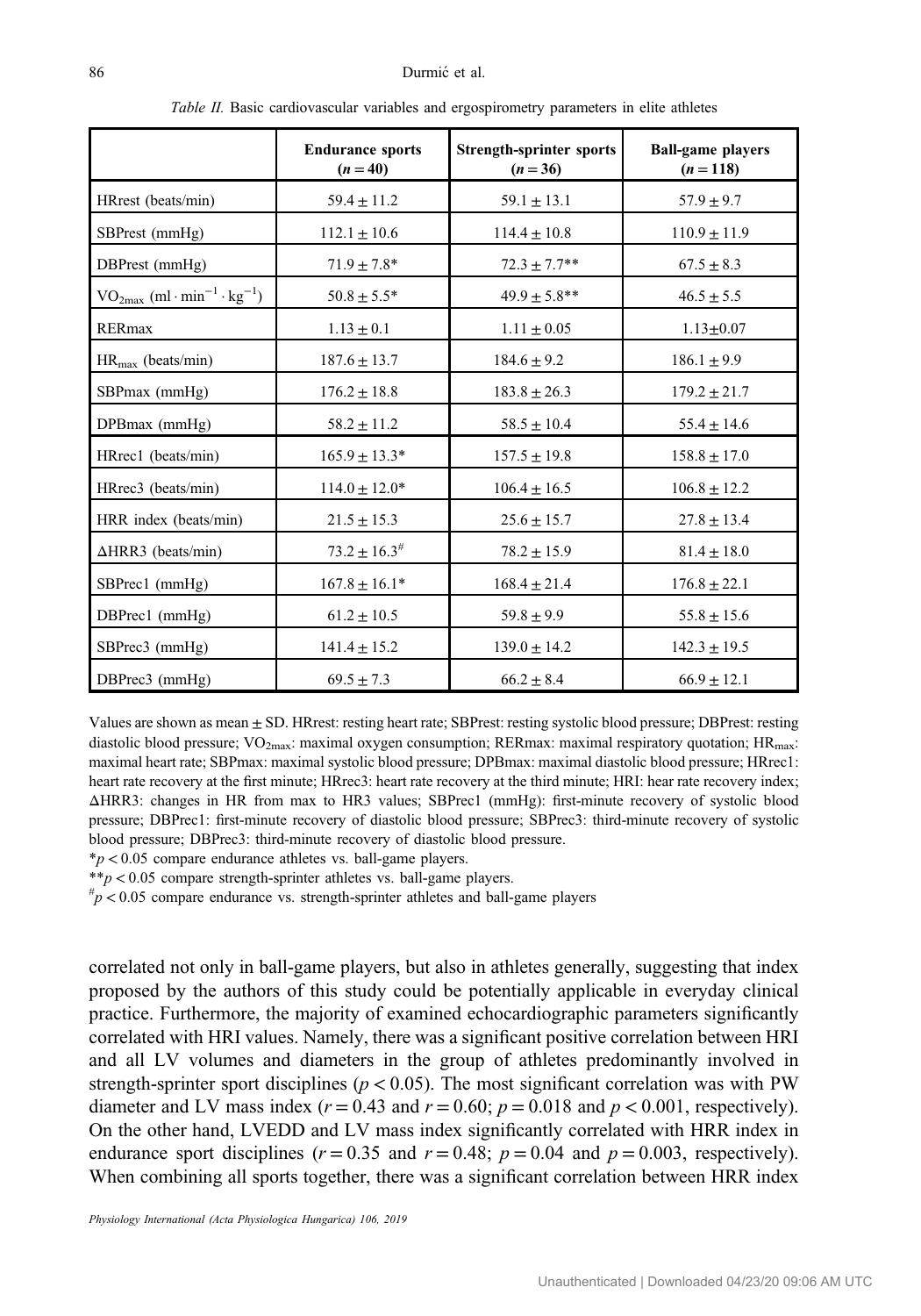<span id="page-6-0"></span>

|                                               | $\boldsymbol{p}$ | <b>Endurance sports</b><br>$(n=40)$ | Strength-sprinter<br>sports $(n=36)$ | <b>Ball-game players</b><br>$(n = 118)$ |
|-----------------------------------------------|------------------|-------------------------------------|--------------------------------------|-----------------------------------------|
| $LVEDD$ (mm)                                  | 0.838            | $55.1 \pm 0.6$                      | $55.3 \pm 0.7$                       | $55.5 \pm 0.4$                          |
| $LVEDD/BSA0.5$ (mm/m)                         | 0.004            | $39.2 \pm 2.3*$                     | $38.5 \pm 2.1$                       | $38.0 \pm 1.7$                          |
| LVESD (mm)                                    | 0.221            | $35.8 \pm 0.5$                      | $35.9 \pm 0.6$                       | $36.8 \pm 0.3$                          |
| $LVESD/BSA0.5$ (mm/m)                         | 0.611            | $25.5 \pm 1.9$                      | $25.0 \pm 2.1$                       | $25.2 \pm 1.8$                          |
| LVEDV (ml)                                    | 0.652            | $152.0 \pm 3.8$                     | $150.0 \pm 4.4$                      | $154.3 \pm 2.5$                         |
| $LVEDV/BSA^{1.5}$ (ml/m <sup>3</sup> )        | < 0.001          | $54.7 \pm 6.1*$                     | $50.6 \pm 6.6^{\#}$                  | $49.3 \pm 5.3$                          |
| LVESV (ml)                                    | 0.513            | $56.5 \pm 1.7$                      | $54.3 \pm 1.9$                       | $56.7 \pm 1.1$                          |
| LVESV/BSA <sup>1.5</sup> (ml/m <sup>3</sup> ) | < 0.001          | $20.3 \pm 2.8^*$                    | $18.3 \pm 3.1^{\#}$                  | $18.1 \pm 2.8$                          |
| IVSd (mm)                                     | 0.208            | $10.0 \pm 0.1$                      | $9.7 \pm 0.2$                        | $9.6 \pm 0.1$                           |
| $IVSd/BSA0.5$ (mm/m)                          | < 0.001          | $7.1 \pm 0.6*$                      | $6.8 \pm 0.7$                        | $6.5 \pm 0.5$                           |
| $PW$ (mm)                                     | 0.074            | $10.2 \pm 0.2$                      | $9.9 \pm 0.2$                        | $9.7 \pm 0.1$                           |
| $PW/BSA^{0.5}$ (mm/m)                         | < 0.001          | $7.3 \pm 0.8^*$                     | $6.9 \pm 0.7$                        | $6.6 \pm 0.5$                           |
| LV mass index $(g/m^2)$                       | 0.003            | $108.7 \pm 15.9*$                   | $103.7 \pm 20.9$ **                  | $98.1 \pm 14.7$                         |
| LV mass/BSA <sup>1.5</sup> ( $g/m3$ )         | < 0.001          | $39.5 \pm 7.8*$                     | $35.2 \pm 6.8^{\#}$                  | $31.6 \pm 5.3**$                        |
| Ejection fraction $(\%)$                      | 0.402            | $62.6 \pm 0.7$                      | $62.7 \pm 0.6$                       | $61.8 \pm 0.4$                          |
| FS $(%)$                                      | 0.189            | $35.2 \pm 1.1$                      | $33.5 \pm 0.5$                       | $34.5 \pm 0.3$                          |
| <b>RWT</b>                                    | 0.049            | $0.36 \pm 0.03*$                    | $0.35 \pm 0.04$                      | $0.34 \pm 0.03$                         |

Table III. Echocardiographic variables in elite athletes

Significant values are represented in bold. Values are shown as mean  $\pm$  SD. p values are obtained according to oneway ANOVA. LVEDD: left ventricle end-diastolic diameter; LVESD: left ventricle end-systolic diameter; LVEDV: left ventricular end-diastolic volume; LVESV: left ventricular end-systolic volume; IVSd: interventricular septum end-diastolic; PW: posterior wall; FS: fractional shortening; RWT: relative wall thickness; BSA: body surface area  $*p < 0.05$  compare endurance athletes vs. ball-game players.

 $*p$  < 0.05 compare strength-sprinter athletes vs. ball-game players.

 $\mu p < 0.05$  compare endurance vs. strength-sprinter sports players

and LVEDD, LVESD, LVEDV, IVSd diameter, PW thickness, and LV mass index  $(r = 0.352, r = 0.261, r = 0.296, r = 0.383, r = 0.389,$  and  $r = 0.46; p < 0.001$ , respectively). The main observation of the results is that all correlations obtained in this study were even more prominent after the normalization of all examined echocardiographic parameters according to BSA  $(BSA^{1.5}, BSA^{1},$  or  $BSA^{0.5})$ .

## Determinants of BP values, cardiorespiratory functional capacity, and echocardiographic parameters

The multivariate linear regression models for predictors of HRI, HRR1, and HRR3 are presented in Table [V.](#page-8-0)

Physiology International (Acta Physiologica Hungarica) 106, 2019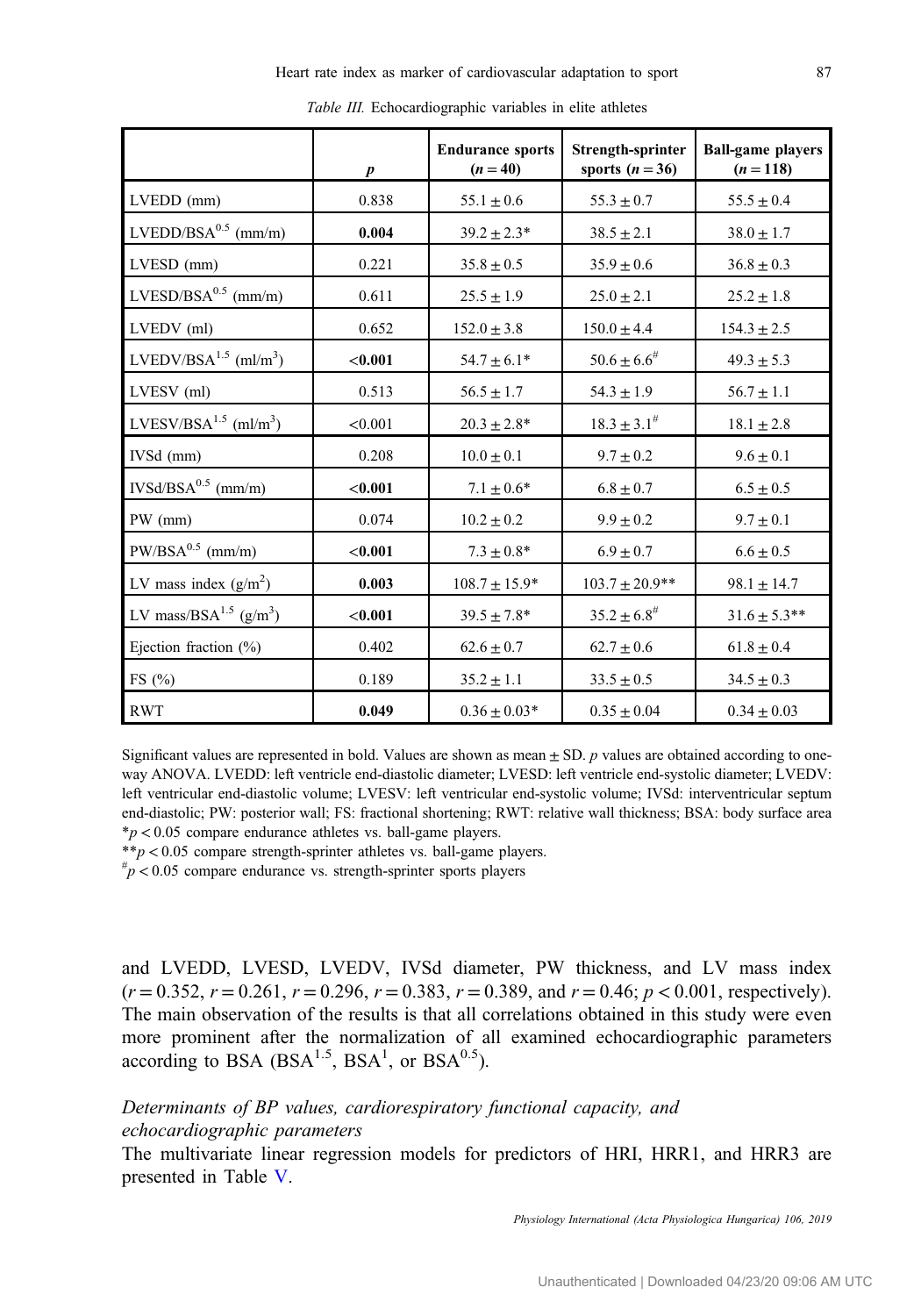|                                             | Endurance<br>sports $(n = 40)$ |                  | Strength-sprinter<br>sports $(n=36)$ |                  | <b>Ball-game</b><br>players $(n = 118)$ |                  | All sports |                  |
|---------------------------------------------|--------------------------------|------------------|--------------------------------------|------------------|-----------------------------------------|------------------|------------|------------------|
|                                             | r                              | $\boldsymbol{p}$ | r                                    | $\boldsymbol{p}$ | r                                       | $\boldsymbol{p}$ | r          | $\boldsymbol{p}$ |
| $\rm VO_{2max}$                             | 0.123                          | 0.480            | $-0.288$                             | 0.123            | 0.247                                   | 0.032            | 0.315      | 0.023            |
| $LVEDD$ (mm)                                | 0.330                          | 0.049            | 0.373                                | 0.032            | $-0.045$                                | 0.670            | 0.172      | 0.031            |
| $LVEDD/BSA0.5$ (mm/m)                       | 0.349                          | 0.040            | 0.502                                | 0.005            | 0.182                                   | 0.144            | 0.352      | < 0.001          |
| LVESD (mm)                                  | 0.203                          | 0.236            | 0.378                                | 0.030            | $-0.153$                                | 0.151            | 0.091      | 0.255            |
| $\textup{LVESD/BSA}^{0.5}\ (\textup{mm/m})$ | 0.014                          | 0.934            | 0.270                                | 0.150            | 0.397                                   | 0.001            | 0.261      | 0.003            |
| LVEDV (ml)                                  | 0.053                          | 0.759            | 0.345                                | 0.049            | $-0.048$                                | 0.653            | 0.066      | 0.412            |
| LVEDV/BSA <sup>1.5</sup> [m $(L/m^3)$ ]     | 0.194                          | 0.265            | 0.617                                | < 0.001          | 0.396                                   | 0.001            | 0.442      | < 0.001          |
| LVESV (ml)                                  | 0.162                          | 0.346            | 0.381                                | 0.029            | $-0.079$                                | 0.462            | 0.102      | 0.200            |
| $LVESV/BSA^{1.5}$ (ml/m <sup>3</sup> )      | 0.240                          | 0.164            | 0.479                                | 0.007            | 0.452                                   | < 0.001          | 0.440      | < 0.001          |
| IVSd (mm)                                   | 0.277                          | 0.102            | 0.474                                | 0.005            | 0.015                                   | 0.890            | 0.177      | 0.026            |
| IVSd/BSA $^{0.5}$ (m/m)                     | 0.185                          | 0.287            | 0.450                                | 0.013            | 0.324                                   | 0.008            | 0.383      | < 0.001          |
| $PW$ (mm)                                   | 0.194                          | 0.258            | 0.430                                | 0.012            | 0.014                                   | 0.897            | 0.148      | 0.063            |
| $PW/BSA^{0.5}$ (mm/m)                       | 0.209                          | 0.228            | 0.429                                | 0.018            | 0.352                                   | 0.004            | 0.389      | < 0.001          |
| LV mass index $(g/m^2)$                     | 0.359                          | 0.031            | 0.508                                | 0.003            | 0.046                                   | 0.669            | 0.234      | 0.003            |
| LV mass/BSA $^{1.5}$ (g/m <sup>3</sup> )    | 0.481                          | 0.003            | 0.601                                | < 0.001          | 0.256                                   | 0.040            | 0.460      | < 0.001          |
| Ejection fraction $(\% )$                   | 0.087                          | 0.614            | $-0.153$                             | 0.396            | 0.007                                   | 0.949            | 0.007      | 0.929            |
| FS $(\%)$                                   | $-0.013$                       | 0.948            | 0.012                                | 0.955            | 0.096                                   | 0.404            | 0.021      | 0.812            |
| <b>RWT</b>                                  | $-0.028$                       | 0.871            | 0.318                                | 0.071            | 0.039                                   | 0.717            | 0.057      | 0.473            |

<span id="page-7-0"></span>Table IV. Correlation between heart rate index with  $VO_{2max}$  values and ultrasound parameters in elite athletes

Significant values are represented in bold. Values are Pearson's correlation values.  $VO<sub>2max</sub>$ : maximal oxygen consumption; LVEDD: left ventricle end-diastolic diameter; LVESD: left ventricle end-systolic diameter; LVEDV: left ventricle end-diastolic volume; LVESV: left ventricle end-systolic volume; IVSd: interventricular septum enddiastolic; PW: posterior wall; FS: fractional shortening; RWT: relative wall thickness; BSA: body surface area

After the adjustment for age and exclusion of all the variables, which were in correlation with potential predictors, LV mass index [Beta  $(B) = 0.354$ ,  $p = 0.001$ ] was independent predictor of HRI and HRrec1. Namely, our results pointed to a positive correlation with the HRI ( $p = 0.001$ ), but significant negative correlation with HR rec1 ( $p = 0.018$ ).

### ROC analysis of HRI for assessing severity of heart adaptive changes

To assess the severity of heart adaptive changes in elite athletes involved in different types of physical activity, ROC curves analysis was conducted. ROC curve and the corresponding area indices were calculated for HRI. The optimal cut-off values were analyzed for HRI with a p value of  $\leq 0.05$ . Figure [1](#page-3-0) shows that HRI may be a potential differentiating parameter between physiological and "gray zone" LV hypertrophy, with area under the curve of 0.545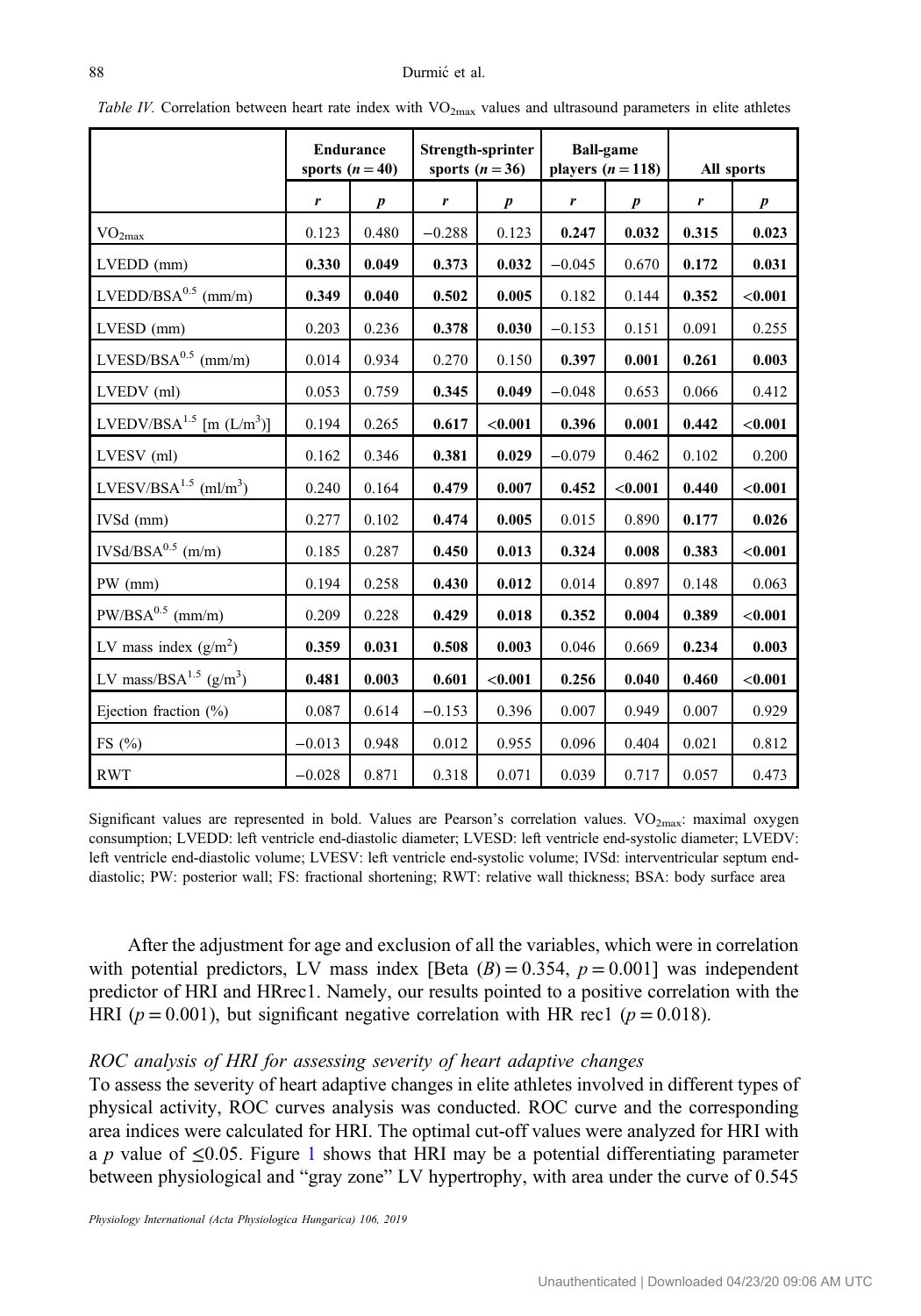| <b>Predictors</b> | B         | β        | $95\%$ CI for B    | $\boldsymbol{p}$ |  |  |  |
|-------------------|-----------|----------|--------------------|------------------|--|--|--|
| For HRI           |           |          |                    |                  |  |  |  |
| SBPrec1           | $-0.139$  | $-0.154$ | $-0.28$ to $-0.01$ | 0.058            |  |  |  |
| LV mass index     | 0.354     | 0.310    | $0.15$ to $0.56$   | 0.001            |  |  |  |
| <b>RWT LV</b>     | $-28.430$ | $-0.046$ | $-137.09$ to 80.23 | 0.606            |  |  |  |
| For HRrec1        |           |          |                    |                  |  |  |  |
| SBPrec1           | 0.035     | 0.046    | $-0.09$ to 0.16    | 0.574            |  |  |  |
| LV mass index     | $-0.212$  | $-0.221$ | $-0.39$ to $-0.04$ | 0.018            |  |  |  |
| <b>RWT LV</b>     | $-3.956$  | $-0.008$ | $-97.33$ to 89.42  | 0.933            |  |  |  |
| For HRrec3        |           |          |                    |                  |  |  |  |
| SBPrec1           | $-0.085$  | $-0.136$ | $-0.19$ to $0.02$  | 0.103            |  |  |  |
| LV mass index     | $-0.116$  | $-0.147$ | $-0.26$ to 0.03    | 0.113            |  |  |  |
| <b>RWT LV</b>     | 7.730     | 0.018    | $-70.12$ to 85.58  | 0.845            |  |  |  |

<span id="page-8-0"></span>Table V. Multivariate linear regression models for predictors of HRI, HRrec1, and HRrec3 after adjustment for age

Significant values are represented in bold. HRrec1: heart rate recovery at the first minute; HRrec3: heart rate recovery at the third minute; HRI: heart rate recovery index; CI: confidence interval; SBPrec1: first-minute recovery of systolic blood pressure; RWT: relative wall thickness; LV: left ventricle; BSA: body surface area

(95% CI = 0.421–0.669,  $p = 0.0432$ ). HRI displayed a sensitivity of 50% and specificity of 52.2% at the optimal cut-off value of 23.5.

#### **Discussion**

This is the first study to demonstrate the data of HRR after a maximal treadmill exercise test and its correlation with fitness level (measured and assessed using  $VO_{2max}$  values) and echocardiographic parameters in elite athletes, with respect to different types of physical activity. The most important result of the study is that not only the type of training, but also the HRR pattern, has an impact on the adaptive heart changes in elite athletes.

In addition, this is the first study that compares and contrasts different HRR patterns in elite athletes according to different types of physical activity. This fact is even more significant, considering the importance of HR measurements in everyday clinical practice, and its usefulness, especially when there is no available equipment to complete ergospirometry testing and measure fitness level directly, using  $VO<sub>2max</sub>$  values.

Moreover, one of the advantages of this study is the unique ergospirometry testing protocol that was used in order to give the most precise data about the HRR in different groups of elite athletes. The testing protocol used in this study represents a special benefit of this study, concerning the fact that there were no biomechanical advantages/disadvantages between athletes during testing as can be seen during other performance and fitness testing protocols, such as the Harvard step test or its modifications (Sloan test). Namely, the main disadvantages of the previously mentioned tests are the significant differences in the obtained

Physiology International (Acta Physiologica Hungarica) 106, 2019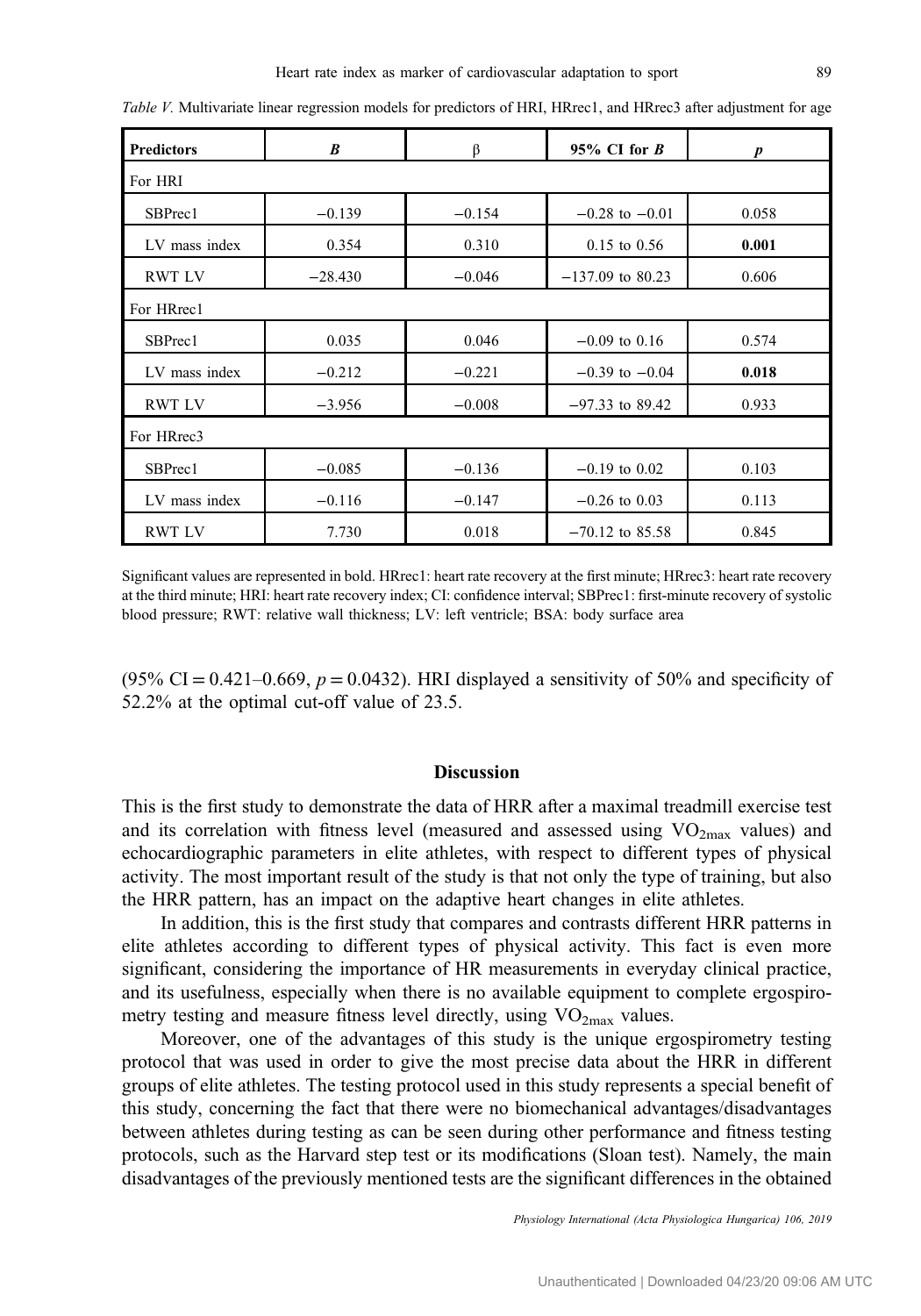results that are mostly because of the different biomechanical characteristics of the tested athletes. Some of the first studies dealing with this issue showed that, considering that the step height is standard, taller people are at an advantage as it will take less energy to step up onto the step. BW has also been shown to be a factor  $(23)$  $(23)$ .

In addition, the results of this study that used the previously mentioned exercise testing protocol are even more important remembering the fact that, in case of elite athletes, who are all with almost perfect endurance capacity, even small variation could substantially change the results of the study that could entail the false positive or negative conclusions.

Furthermore, since maximal cardiopulmonary exercise testing is widely used in assessing performance and preparticipation screening of elite athletes, the association of physical performance estimated using this testing protocol with HRR pattern could find valuable role in the everyday clinical practice [\(4](#page-13-0)).

The results of ergospirometry testing showed that ball-game players had significantly lower resting DBP values as compared to the other two groups of elite athletes. On the other hand,  $VO_{2max}$  values were significantly lower in ball-game players in comparison to other groups.

In addition to the previously mentioned differences, there were significant differences in HRR values according to the type of sport. Although our results showed no differences in HRI values according to the different types of physical activities, there were statistically significant differences in HRR patterns. Namely, ΔHRR3 was significantly different between endurance and strength-sprinter athletes, pointing to the faster recovery in elite athletes involved in strength-sprinter sport activities.

Previously mentioned facts are in accordance with one of the author's previously published studies. The differences in the resting and recovery blood pressure values may be explained by the well-known physiological background – the concentric and static phase of muscle contraction, characteristic for strength-sprinter trainings, mechanically compresses the peripheral arterial blood vessels that supply active muscles leading to significant increase of total peripheral resistance. These changes induce the sympathetic nervous system activation and increase mean arterial pressure. On the other hand, changes in blood pressure values in endurance athletes and ball-game players, as presenters of more endurance type physical activity, are the consequence of increased blood flow during their activity, which rapidly increases SBP during the first few minutes, but, as activity continues, SBP gradually declines, while DBP remains relatively constant [\(10](#page-13-0)).

Another importance of our results is the significant positive correlation between  $\rm{VO}_{2max}$ values and HRI, implicating that HRR pattern may be a potentially useful cardiovascular fitness level measuring parameter in elite athletes. In addition, the results of this study proposed an optimal cut-off value that could be used as an indicator of the level of aerobic capacity in elite athletes. The usefulness of the proposed cut-off value is even more important considering that, according to the results of this study, there was a strong positive correlation between  $\rm{VO_{2max}}$  values and HRI values. Thus, our results put HRR pattern in elite athletes into a different perception. Namely, previous studies showed that HRR represents a complex interaction between autonomic and numerous humoral factors [\(6](#page-13-0)). The fact that HRR is associated with a fine autonomic balance, while  $VO_{2max}$  is mostly connected with enhanced sympathetic activity, put HRI into a different perspective. Namely, fine autonomic balance, with the parasympathetic predomination, represents not only the main difference between athletes and sedentary people, but also could be used in training-induced disturbances and as a training prescription method in elite athletes ([6\)](#page-13-0).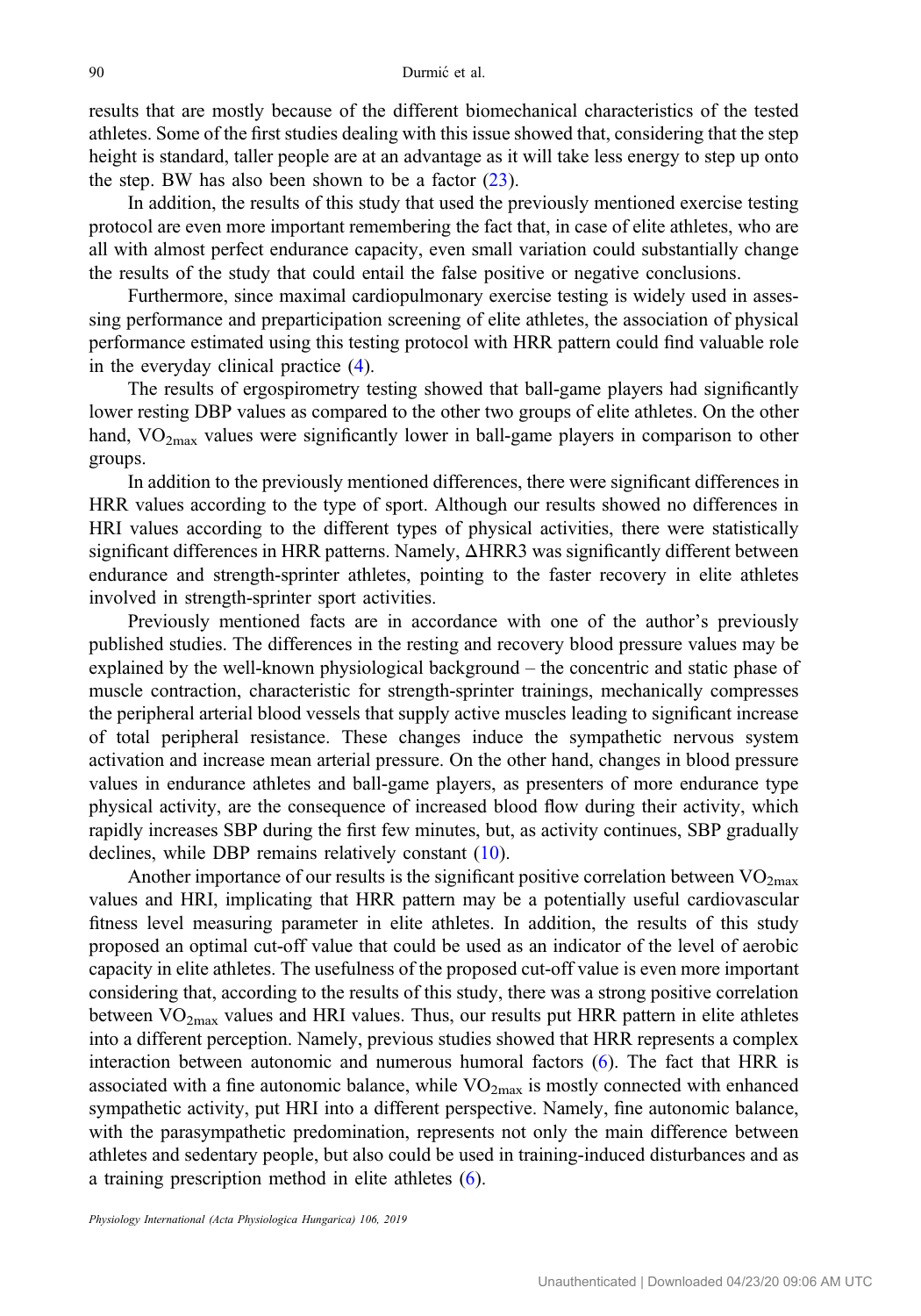Namely, literature data point on the fact that cardiovascular and neurovegetative adaptations to continuous and intense physical activity are presented through different HRR patterns. Adaptive simpatovagal balance changes in elite athletes lead to higher HRR values not only when comparing athletes to a sedentary population, but also when comparing different types of physical activities [\(18](#page-13-0), [24](#page-13-0)).

On the other hand, the importance of our results is even larger considering the significant correlation between HRI, as the most commonly used convalescence parameter, and different LV morphological and functional changes. In other words, although the majority of examined echocardiographic parameters significantly correlated with HRI values, the most significant correlation was with PW diameter and LV mass index in athletes predominantly involved in strength-sprinter sport disciplines. Also, LV mass index was shown to be a significant independent predictor of HRI and HRrec3.

Through previously mentioned correlations established in this study, the authors want to point to its potential clinical importance in everyday practice.

Namely, post-exercise HR variability pattern monitoring is nowadays widely used in clinical practice as one of the inexpensive, valid and, the most importantly, simple indicators of the autonomic nervous system activity [\(6](#page-13-0)). Thus, measuring the 3-min HRR pattern with the usage of different recovery indices to calculate the post exercise recovery quality may be one of the useful tools to distinguish different levels of athlete's physical fitness and adaptive heart changes, especially in cases when traditional "gold standard" diagnostic tools are not available for measuring cardiovascular adaptation to physical activity.

Additionally, maximal cardiopulmonary exercise testing is a routine protocol, which is used not only as part of the preparticipation screening, but also in assessing performance. However, to date, there is no real-time and easily obtained predicting tool, which is used to identify athletes whose heart is physiologically adapted or even who are at risk of adverse effects of intensive physical activity using only this examination.

On the other hand, the results of this study point to the facts that although echocardiography is widely used in order to define the heart adaptation model according to the predominant type of physical activity (concentric vs. eccentric hypertrophy), nowadays these differences are less observable. Taking the previously mentioned facts into account, magnetic resonance imaging could be more useful, but its application is rather expensive and therefore unprofitable. This information makes us to discover more informative, but cost-effective and easily applicable parameters to estimate early heart adaptation in elite athletes.

To the best of the authors' knowledge, this is the first study to evaluate not only HRR pattern in different types of physical activity, but also to specifically address its usefulness as a diagnostic tool in heart adaptive changes in elite athletes.

Our data demonstrate that LV heart adaptation evaluated by LV mass index can be distinguished clearly by the athletes' HRI patterns. Although the athletes involved in endurance types of physical activities showed the most prominent adaptive morphological heart changes, the highest positive correlation was established between HRI and LV dimensions in strength-sprinter athletes. However, according to the results, the authors may point to the most significant power of HRI as a measure of overall HRR process. Namely, our results of the ROC curve analysis pointed that, in elite athletes, HRI has the highest discrimination power between the groups of elite athletes.

Moreover, although in the literature, some studies examined HRR values in elite athletes, the most of these data are not useful in everyday clinical practice because different protocols are used for its assessment. In order to overcome this issue, we used maximal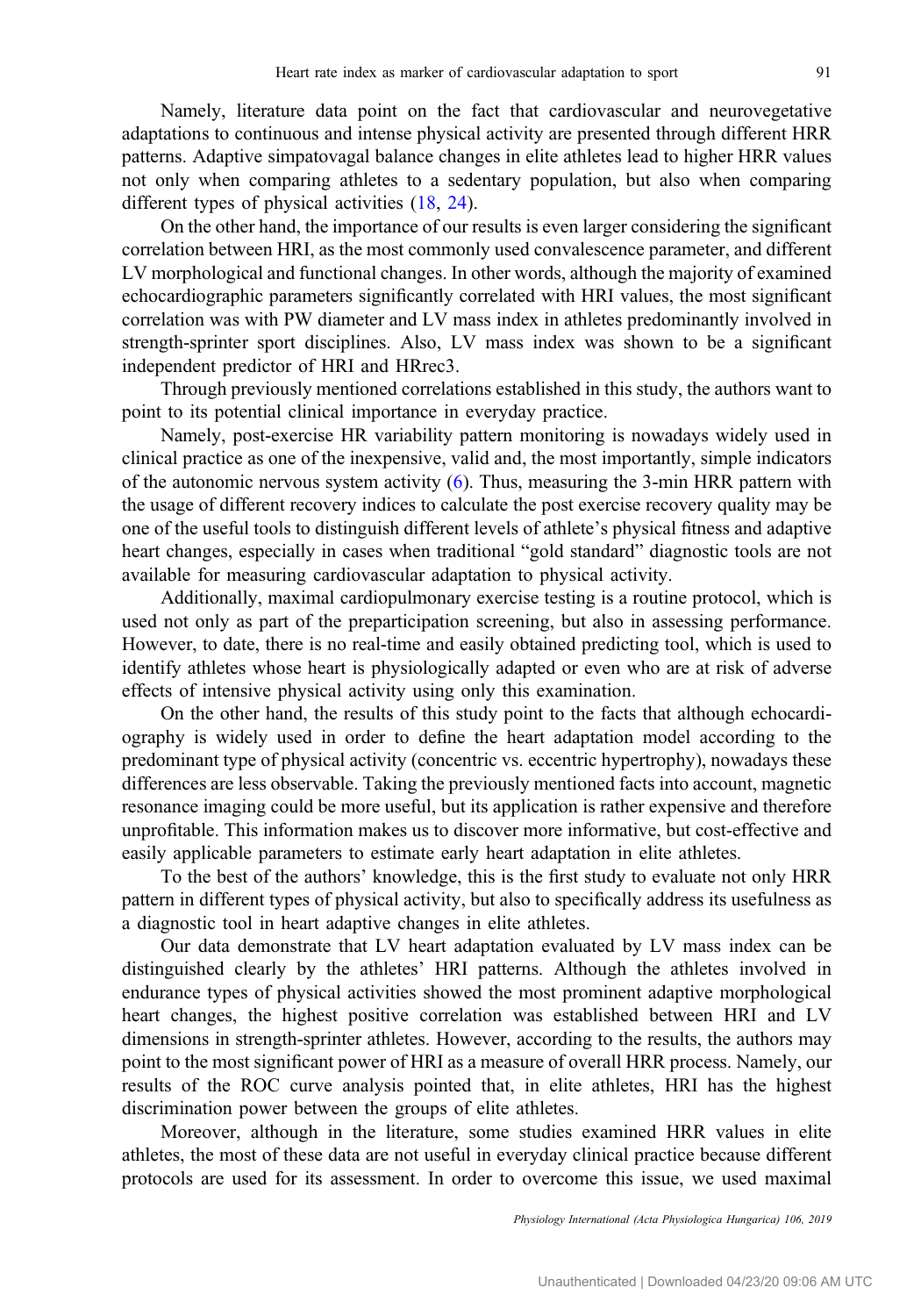incremental exercise protocol and calculated HRR as the absolute value of the decrease in HR peak to rates measured 1 and 3 min after exercise. This approach has been recently proposed as the preferred, consistent, and uniform method for HRR reporting ([1\)](#page-12-0).

The results of this study point to the fact that HRI may find its place and significance in everyday practice as a reliable and fast diagnostic tool, which can predict LV mass index in elite athletes involved in different types of physical activity. Namely, we have found that HRR pattern, as presented by HRI, can be a useful screening tool for (risk-assessment of) heart phenotypes in elite athletes involved in different types of physical activity.

Whether these HRR patterns are also useful for assessing the risky adaptive or "gray zone" heart phenotypes in active young people, or even athletes who are at the increased risk for sudden cardiac death, is a subject of further investigation. However, to date, there is no adequate measurement system for a rapid, inexpensive, and safe determination of the volume of adaptive cardiovascular changes, considering the fact that they are present not only after a short period of intensive physical activity, but also in very young athletes due to their early specialization. Previously mentioned facts are even more important with the point that physical exertion can be of any type of physical exercise, e.g., treadmill exercise, as described in this study; thus, HRR can be measured not only using ECG, but also it can be estimated by a Sport Tester or manually. Finally, its calculation can be chosen by the investigator, following the most economic and the easiest method. HRI meets these criteria. Based on the good discrimination results obtained from the present data set, HRR pattern measurements are likely to contribute to this interesting field in further studies.

### Usefulness of determination of HRR pattern in elite athletes

In the literature, many studies emphasize different and very useful utilizations of HR kinetics. Namely, it is widely used in detection of training-induced disturbances in autonomic control and training prescription. In addition, it finds its advantages in determining the training state and detecting training-associated misbalances, mainly presented as fatigue, overtraining, and dehydration ([14](#page-13-0)). Additionally, it is well known that HRR pattern, as a more sensitive marker than HR variability, could be helpful during the training-response monitoring process and it is especially appreciated during sport-specific training prescription in elite athletes [\(5\)](#page-13-0).

Furthermore, significant positive correlation between HRR pattern and different echocardiographic indices, especially those that describe LV adaptive hypertrophy in athletes involved in different types of physical activities, may be a novel and useful tool with potentially significant role in everyday clinical practice.

One more advantage of HRI is the fact that elite athletes exposed to vigorous physical activity are at increased risk of malignant arrhythmias, and sudden cardiac death is its potential usage as a diagnostic screening tool in the evaluation of the cardiovascular risk among elite athletes ([2,](#page-12-0) [3,](#page-13-0) [7\)](#page-13-0).

### Conclusions

This study provides novel and important information on HRR values after maximal exercise test in the population of elite athletes with respect to age and different types of physical activity. In addition, this study points to the fact that HRR pattern, especially HRI, may offer a timely and efficient tool to identify athletes with early LV adaptive changes.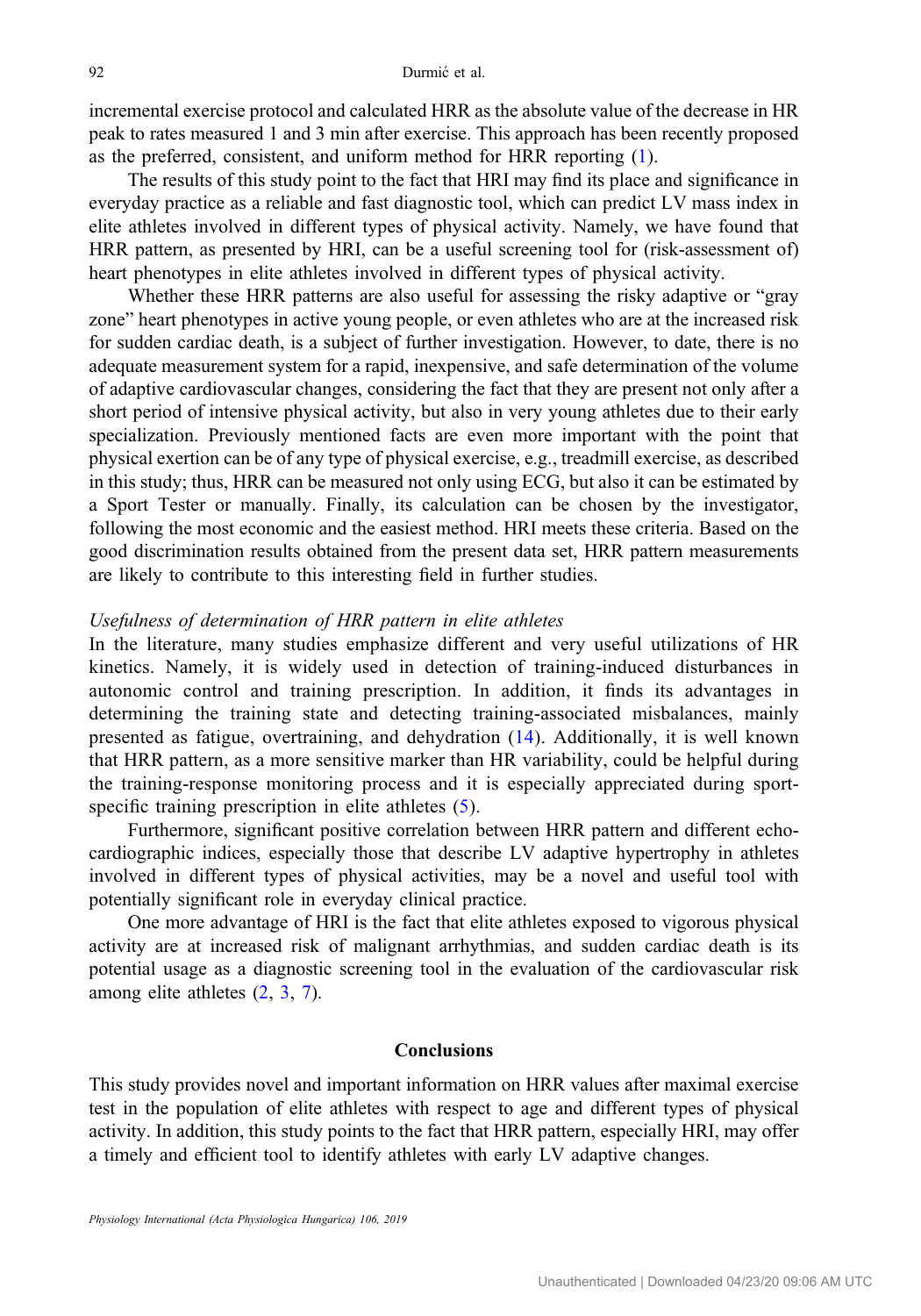<span id="page-12-0"></span>Despite early promising results, practical applications of HRR in elite athletes, such as assessment of the early LV adaptive changes or even the risk of malignant arrhythmias or SCD, need to be established.

### Acknowledgements

The work was conducted in Belgrade, in the Institute of Forensic Medicine, School of Medicine, University of Belgrade and in The Serbian Institute of Sports and Sports Medicine. The authors express their deepest thanks to The Serbian Institute of Sport and Sports medicine for their effort to accomplish this study. This work was supported by the Ministry of Education, Science and Technological Development of the Republic of Serbia, Grant No. 41022.

### Conflict of interest

The authors declare no conflict of interest.

### Abbreviations

| <b>ANOVA</b>       | : analysis of variance                        |
|--------------------|-----------------------------------------------|
| B                  | : beta coefficient                            |
| <b>BH</b>          | : body height                                 |
| BMI                | : body mass index                             |
| BW                 | : body weight                                 |
| СI                 | : confidence interval                         |
| <b>DBP</b>         | : diastolic blood pressure                    |
| EDD                | : end-diastolic dimension                     |
| EDV                | : end-diastolic volume                        |
| ΕF                 | : ejection fraction                           |
| <b>ESD</b>         | : end-systolic dimension                      |
| <b>ESV</b>         | : end-systolic volume                         |
| FS                 | : fractional shortening                       |
| <b>HR</b>          | : heart rate                                  |
| <b>HRI</b>         | : heart rate index                            |
| <b>IVSd</b>        | : interventricular septal diastolic dimension |
|                    | LV mass index: left ventricular mass index    |
| PWd                | : posterior wall diastolic dimension          |
| <b>RER</b>         | : respiratory exchange ratio                  |
| ROC                | : receiver-operator characteristic            |
| <b>RWT</b>         | : relative wall thickness                     |
| <b>SBP</b>         | : systolic blood pressure                     |
| VIF                | : variance inflation factor                   |
| VO <sub>2max</sub> | : oxygen consumption plateau                  |

### **REFERENCES**

- 1. Adabag S, Pierpont GL: Exercise heart rate recovery: analysis of methods and call for standards. Heart 99, 1711– 1712 (2013)
- 2. Albert CM, Mittleman MA, Chae CU, Lee IM, Hennekens CH, Manson JE: Triggering of sudden death from cardiac causes by vigorous exertion. N. Engl. J. Med. 343, 1355–1361 (2000)